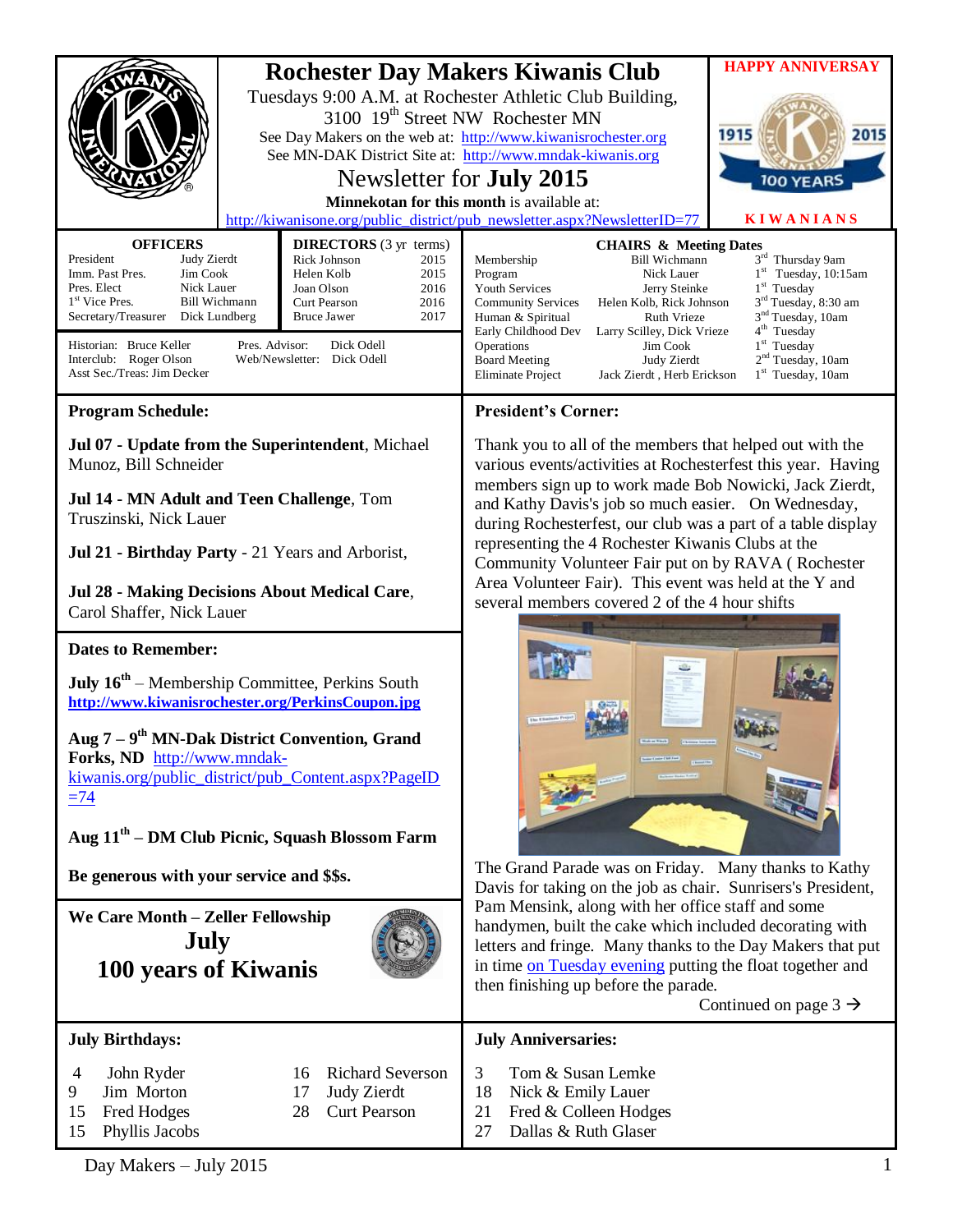#### **Secretary/Treasurer's Report – June 2015**

| <b>Bank Balance 5/31/2015:</b> | \$8,715.68                      |
|--------------------------------|---------------------------------|
| Administrative Account:        | \$5,566.25                      |
| Service Account:               | \$3,127.19                      |
| Bike Repair:                   | $\frac{\text{S}}{\text{22.24}}$ |

**Day Makers on leave:** Don Cain, Judy Lien

**May Service Hour Statistics:** 681 hours by 41 members, 55% Participation.

## **June 2015 Board Meeting Summary**

Plans for the Rochester Fest Parade float to acknowledge, and celebrate the  $100<sup>th</sup>$  anniversary were discussed. The parade date is Friday June  $26<sup>th</sup>$ .

The board continued to discuss a fund raising idea: The Pizza Ranch in Stewartville has a "Tip Night" where groups come in and clear tables for tips, plus 10% of sales. The date has been changed to November  $18<sup>th</sup>$ , 4:15 to 8:00 PM. Details are to be worked out by the Operations Committee.

The board reviewed proposed amendments to be voted on at the Kiwanis International Convention. The board directed our club delegate to vote NO on Proposed Amendment 7, to increase International Dues from \$42 to \$52 per member/year, to vote NO on Proposed Amendment 8, to allow the Kiwanis International Board to raise dues up to 5% without approval of clubs, and to vote NO on Proposed Amendment 6, to allow web based voting for Kiwanis International business.

The board reviewed the committee chair positions for the 2015/2016 Kiwanis year, with just a few vacancies remaining.

The board discussed the possibility of moving our club meetings to Cascade Meadow Environmental Learning Center. The board rejected the possibility because of parking limitations, and a higher fee than we are paying at the RAC when custodial fees are added.

The board was asked to consider scanning the volunteer sign-up sheets, then e-mailing them to members who may forget for what/when they signed up. Instead the board decided to have paper and pencil at each table for members to note their signups.

Continued Next Column  $\rightarrow$ 

**Kiwanis Mission Statement:**

**Kiwanis is a global organization of volunteers dedicated to** *improving* **the world one child and one community at a time.**

## **Secy/Treasureer's Report:** continued

## **COMMITTEE REPORTS**

**Membership –** A budget amount will be submitted for membership drives in the next Kiwanis year starting October 1, 2015.

**Community Service –** Ella is working on a new name for the Korean War Veterans Service Project that will include other military veterans groups.

**Program-** The committee is working on filling the rest of the Kiwanis year with meeting programs. There are only six openings left!

**Operations-** The committee is continuing to address setup issues at the RAC. The Pizza Ranch Fund Raiser is being addressed.

**Early Childhood Development-** The committee is considering book collection ideas. The Salvation Army, and Rochester Public Library are currently the main source for donations of children's reading books.

**Youth Services-** The committee is currently involved in Rochesterfest volunteering and parade participation.

**ELIMINATE**- A Zeller is pending, and a Hixson will be presented soon. Eliminate will be discussed at each weekly meeting. We are planning to raffle off a Barefoot Santa during the weeks leading up to Christmas.

**Richard Lundberg,** Secy/Treasurer

### **July is Kiwanis Membership Month:**

Let's keep our focus on growing our club both in service and in membership. How much more we could do in our community and schools if we had just 5 new members.

When was the last time you (or I) asked someone to come to one of our meetings or go with you on a service project.

If someone asked you, "What is Kiwanis and why are you a member?" Do you have a  $1 - 2$  minute message ready to share? Click on the link below for membership ideas.

And remember, each new member and their sponsor will receive a custom made bag of chocolate candy with the special "**M**embership **M**onth" logo on every piece from the Region 7 Lt Governor. (smile)

There are even more tips on membership at: <http://kiwanis.org/memberevent>



**Richard Odell**, Lt Governor Region 7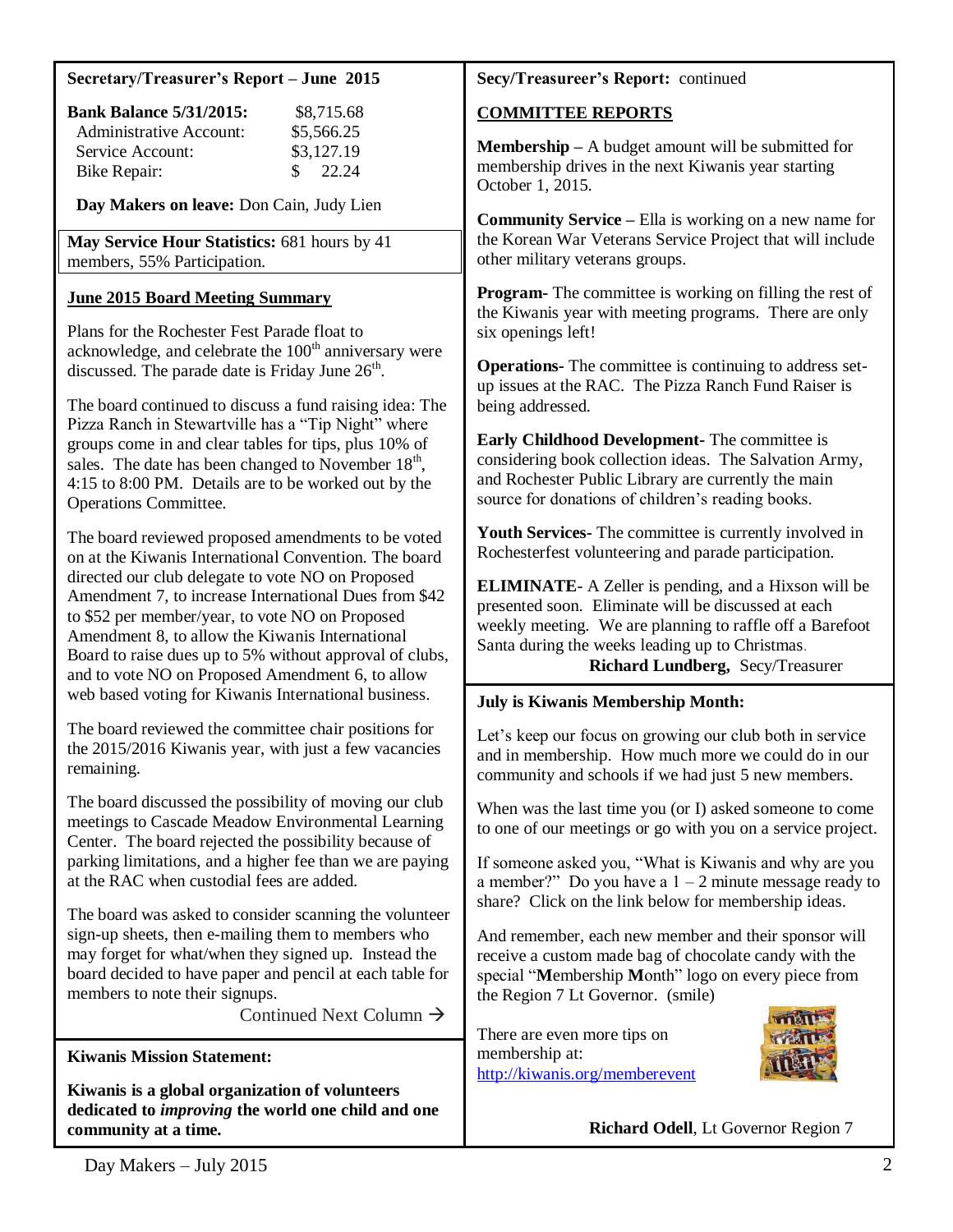# **MN-Dak District Convention:**

Have you attended a District Convention in the last 3 years? If you have not you have been missing a great and fun event. Here is your chance to meet other Kiwanians from SD, ND and the rest of MN. Not only are there great keynote speakers but you can gather creative ideas from other Kiwanis clubs and bring those ideas back to Rochester.

What's it like to be in a large club, small rural club, club fund raising event that generate over \$100,000 dollars, start a new club or Key Club, etc. What are Regional Star Awardees really like, where do great programs come from? What are District Leaders like? Where can I get help to build my club, service my community or raise funds for Eliminate? Where do our club dues go and what services are available for clubs?

It is a wonderful time of year to travel the north country.

### **Dick Odell**

# **Summer Fishing Season Is Here:**



Limit: Only one (1) Mermaid per day.....

# **MN-Dak District Convention:**

The District Convention in August will once again be collecting diapers from all the clubs to donate to a local children's shelter in Grand Forks, ND. So be looking for discount/coupons to take advantage of lower cost diapers. They have suggested "Size  $4 - 5$ " as those are the size that they are in most need of. So lets' fill the Lt Governor's truck again this year.

Thank you and see you all in Grand Forks, ND.  **Judy Zierdt and Dick Odell** 

# **President's Corner:** Continued from page 1

Rick Johnson's son pulled the float with his pickup and Century Key Clubber, Ryan, provided the music, "Celebration". There were some Day Makers, K-Kids, along with several parents from both of our sponsored K-Kids clubs, and Edie Schultze , Harriet Bishop's advisor, that walked along with our float.



We all were very proud to "celebrate" and let people know that Kiwanis International is celebrating their  $100<sup>th</sup>$ anniversary this year.



Our trivia from the "Timeline of History" for this month took place in 1999. "K-Kids club officially joins the Kiwanis family as a service club for elementary school students."

 **Judy Zierdt,** Day Makers President 2014-2015

**School is Out:** Drive Carefully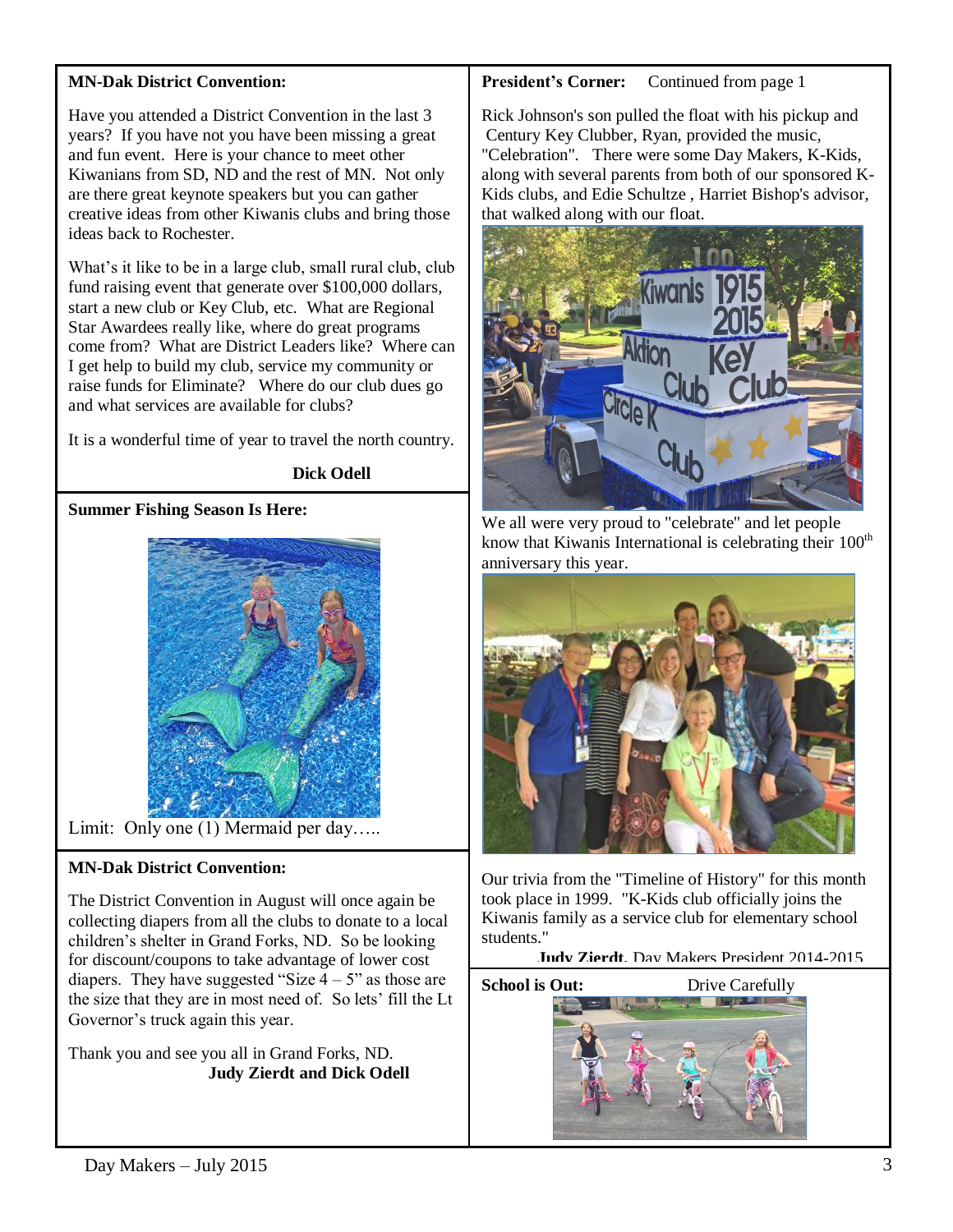### **Day Makers Making A Difference:**

# **Walter Zeller Fellowship: Larry Scilley**

Congratulations to Larry for leading-by-example in helping the club with our Model Club objective by participating in the Walter Zeller Fellowship program to support our Eliminate Maternal / Neonatal Tetanus project.

A special thanks goes to Larry Scilley for his years of Committee Chair of Early Childhood Development, YCPO and his commitment to "altruistic service" with a Zeller Fellowship award.

Larry has dedicated the Hixson Fellowship in memory of his mother, Harriet Scilley. He knows what a wonderful creative way to honor the Kiwanis Way by saving 690 mothers and their babies by funding a Zeller Fellowship thereby helping to eliminate Maternal /Neonatal Tetanus in the world.

Larry Scilley has found his personal answer to a very important question, "What More Can I Do?"



With the help of fellow club members, Larry has honored himself and our club by saving the lives of another 690 mothers and their future babies.

The Day Makers say, "Thank you, Larry."

**Dick Odell** 

## **Day Makers Making A Difference:**

### **Walter Zeller Fellowship: Bob Lahtinen**

Congratulations to Bob for leading-by-example in helping the club with our Model Club objective by participating in the Walter Zeller Fellowship program to support our Eliminate Maternal / Neonatal Tetanus project.

A special thanks goes to Bob Lahtinen for his years Kiwanis membership and legal advice and his commitment to "altruistic service" with a Zeller Fellowship award.

He knows what a wonderful creative way to honor the Kiwanis Way by saving 690 mothers and their babies by funding a Zeller Fellowship thereby helping to eliminate Maternal /Neonatal Tetanus in the world.

Bob Lahtinen has found his personal answer to a very important question, "What More Can I Do?"



With the help of fellow club members, Bob has honored himself and our club by saving the lives of another 690 mothers and their future babies.

The Day Makers say, "Thank you, Bob."

**Dick Odell**